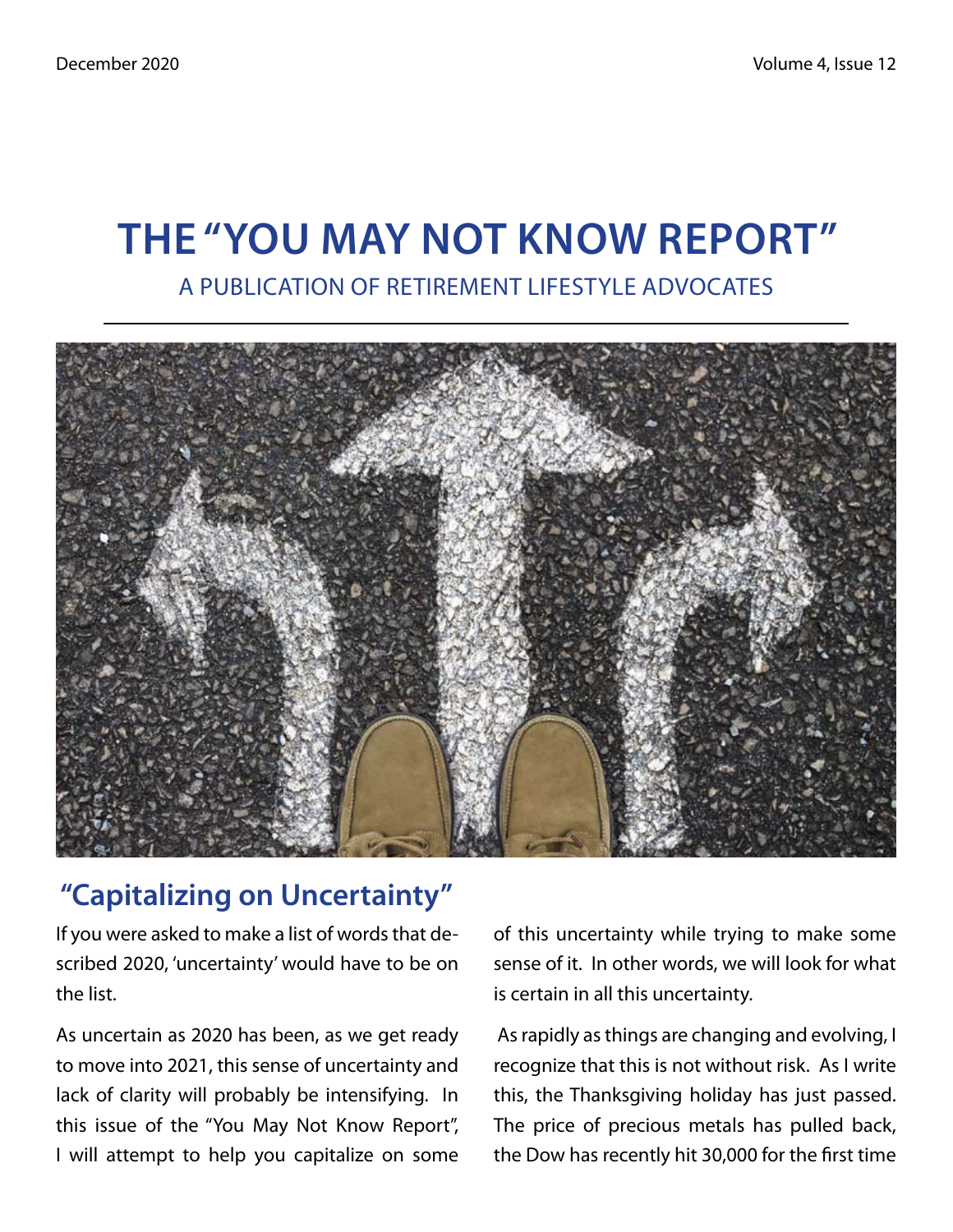in history, bond yields are near all-time lows, the Fed is warning about the consequences of money printing despite the fact that it is the Fed doing the money printing, there are more lawsuits relating to the election than one can easily count, vaccine talk is dominating the headlines and social unrest continues to persist.

All of these variables make someone trying to plan for a 'normal' retirement feel as if the proverbial rug has been pulled out from under them. And, in a sense, it has been.

The world has changed. It will probably be some time before we know exactly how much or how each of us will be impacted. To use another old cliché', the dust has not yet settled. It probably won't for awhile.

In his timeless classic, Napoleon Hill, author of "Think and Grow Rich", studied the habits and perspectives of some of the most successful people of his day. Mr. Hill undertook his study and wrote the book after he was commissioned to do so by none other than Andrew Carnegie. The book, published in 1937, is still extremely popular today for the success lessons it teaches.

One of the principles outlined in Mr. Hill's book is the idea that in every seed of adversity lies a seed of equal or greater opportunity.

Paraphrased, we might say that change creates opportunity. In this year-end issue of this publication, I'll look for these areas of opportunity based on what we now know. We will also speculate a bit.

Full disclosure – my crystal ball is far from perfect, just like everyone else's.

To begin this discussion, it's helpful to think about how perspectives have radically changed over the past year. In December of 2019, CO-VID was not on the radar and had anyone mentioned that the US economy would be almost completely shut down in response to a disease would have sounded like a conspiracy theory.

In December of 2019, even though the Federal Reserve had been engaging in sizable amounts of quantitative easing, a.k.a. money printing, had someone suggested to any reasonably informed person that within the year the Fed would expand the fiat money supply by 65% withing the next year, would have again sounded like a total nutjob conspiracy theorist.

At that same time, even though the US Government was already running massive \$1 trillion deficits, had someone suggested that within the year the government's operating deficit would be larger than tax receipts, they would have been laughed at.

One year ago, had someone predicted that many major cities in the United States would be ravaged by rioting on an ongoing basis, the response would have been "not in the United States".

Finally, if someone had forecast all of the above and at the same time predicted that as all this was taking place, the stock market would reach new all-time highs, that person would definitely not be taken seriously.

Yet, here we are and all these events that would have seemed impossible just one year ago have taken place. Conspiracy theories that materialize are the new normal. As we move into 2021, I expect we will see more of the same. As crazy as the last year has been, when taking an objective look at where things are, attempting to set aside one's personal bias', it seems inevitable that more massive change lies ahead.

What we have now come to accept as the new normal will probably have to continue to evolve into another new normal. It's my guess that as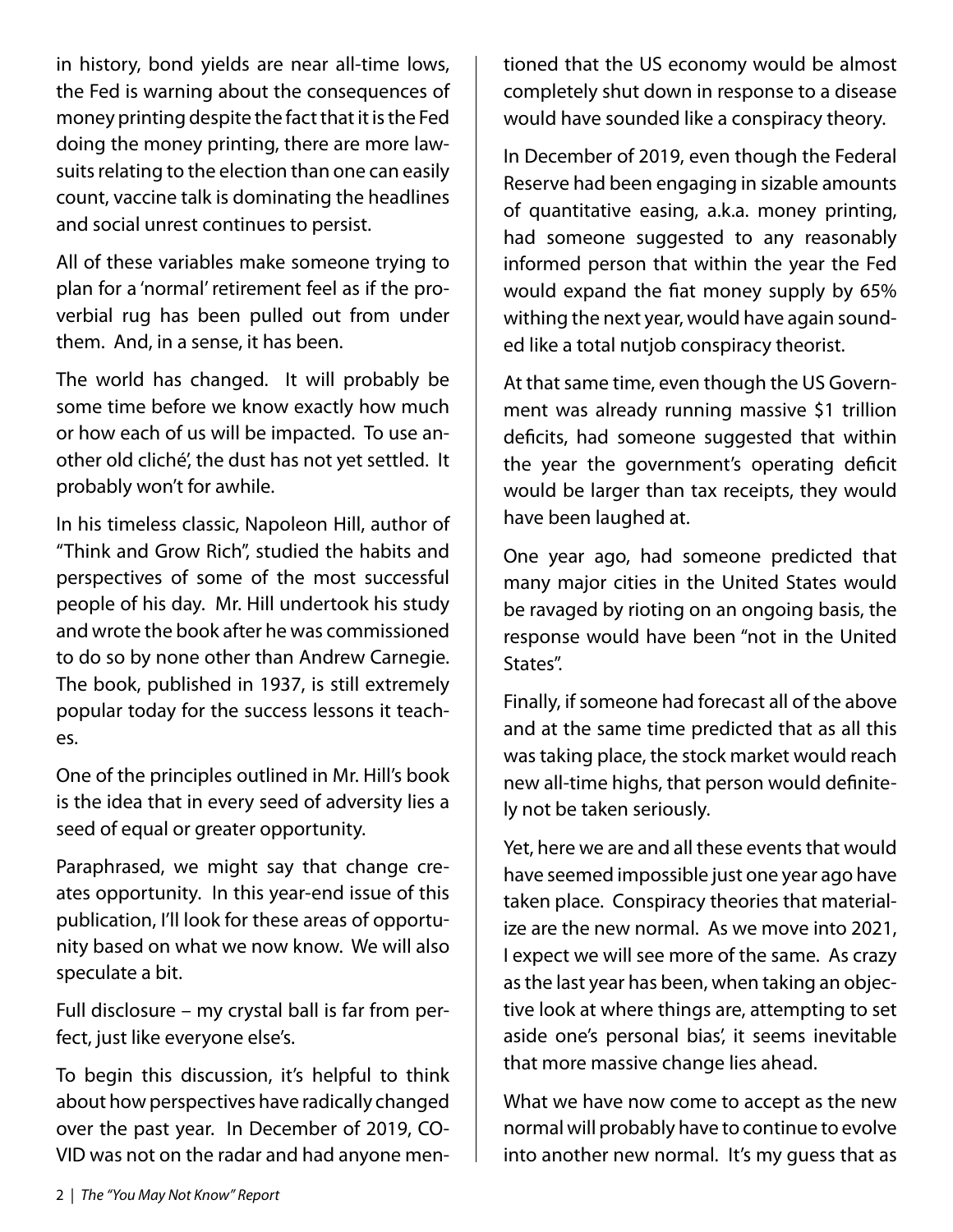different as the world looks today compared to just one year ago, as another year passes, it will look even more different.

### Why do I conclude this?

Simple. If something is unsustainable, it will have to change. To requote Herbert Stein, if something cannot go on forever, it will stop. There are many unsustainable trends currently.



As I write this at the end of November, most media outlets have called the presidential race in the United States for Joe Biden. While that seems like the most likely outcome, it seems that it is not a foregone conclusion.

If 2020 has taught us anything, it's that anything can happen and, as noted above, normal isn't normal anymore.

There are reported and documented instances of voter fraud. As past guest on the radio program, Karl Denninger, stated, there is fraud in every election. The question is, was there enough fraud to make a difference?

As of this writing, there are numerous lawsuits pending that have presented evidence that established protocols were not followed in many areas. Additionally, there are instances of more votes being counted than were possible. An example of such an issue is in the State of Pennsylvania where 1.8 mail in ballots were sent out and 2.5 million were counted.<sup>1</sup> Also in the State of Pennsylvania, during a hearing on the election, it was revealed that a spike in votes had a statistically implausible 600,000 votes for Biden and  $3,200$  for Trump.<sup>2</sup> (Link to video in the "Sources" section below).

If the finances of the United States don't make the country look like a banana republic, this election does. As I noted in a recent "Portfolio Watch", in an age where we have proven blockchain technology that has to this point been unhackable, it's unfathomable to me that we are conducting elections using the methodologies we are using.

The ultimate outcome of the election and the way in which these issues are resolved will strongly influence how assets are managed moving ahead and how tax planning is done. While I am skeptical of most media sources, I will assume the election is resolved when one of two things happens. One, the Electoral College votes and all potential legal remedies have been exhausted. Or two, Vegas pays out on the election bets. As of this writing, no bets on Biden winning have yet been paid by the bookmakers.<sup>3</sup>



## **Taxes**

Looking ahead, it's helpful to examine what tax policy might look like under a Biden administration.

It's important to note that what Biden proposed and what actually happens will likely be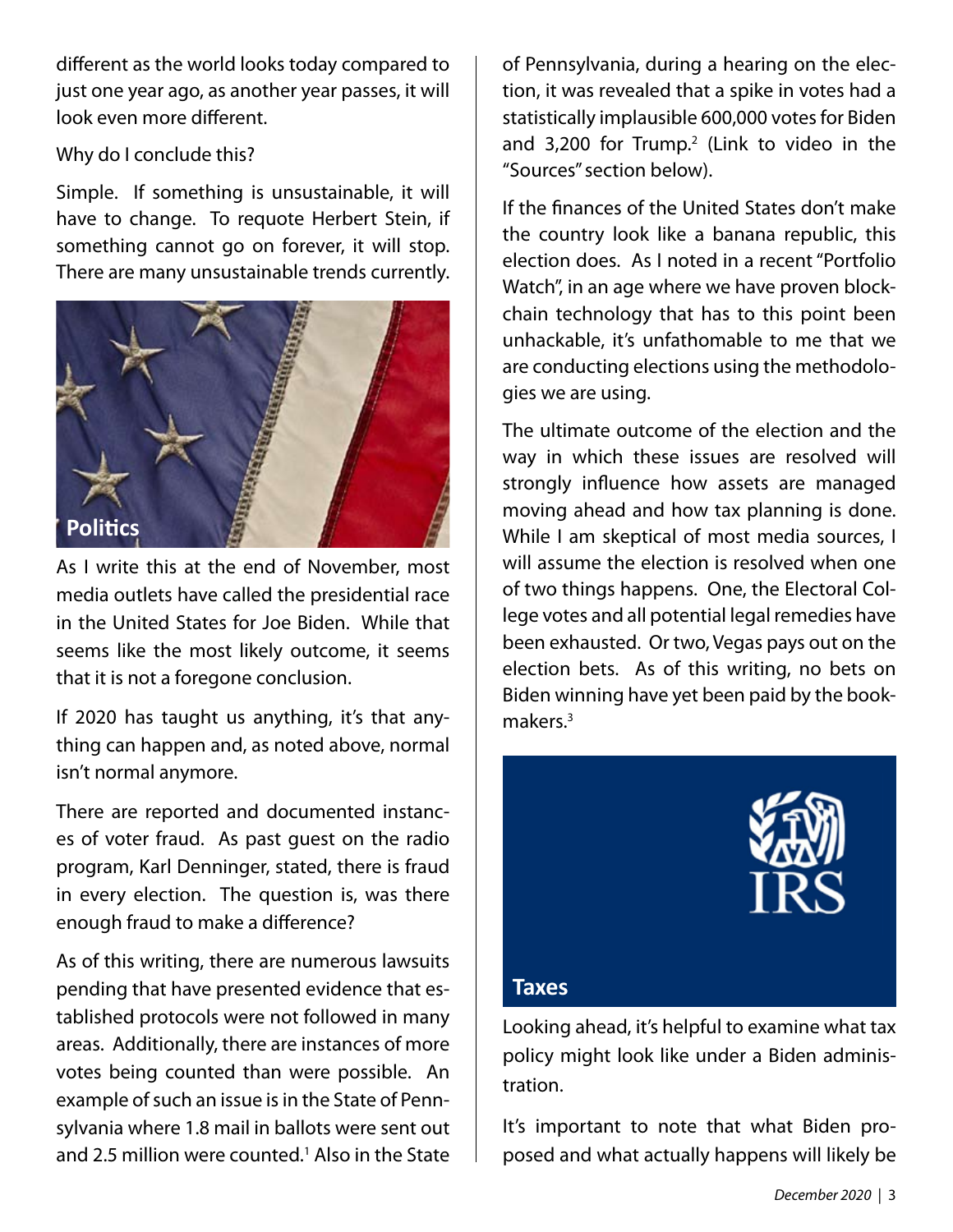two different things. The Democratic majority in the house has diminished and, as of this writing, the Senate is up for grabs, although control of the Senate by either party will be by just one or two seats. That said, let's look at what Mr. Biden proposed during the campaign.

One tax code change that was proposed was a new Social Security tax for those making more than \$400,000 annually.4 Presently, an employer pays 6.2% Social Security tax on an employee's wages until a cap of \$137,700 is reached. An employee pays the same 6.2% tax to the same cap.

Under Biden's proposed plan, this tax would begin again once an employee's earnings reached \$400,000. In other words, from \$137,700 in earnings to \$400,000, both employer and employee would pay no Social Security tax. In essence, a no Social Security tax 'donut hole' would be created.

For highly paid corporate employees this change could significantly increase taxes paid on income. Presently, an employee would pay 35% federal income tax on taxable incomes of about \$414,000 or more. That 35% tax rate increases to 37% at approximately \$622,000 in taxable income. Assuming a state income tax rate of 5%, total maximum tax on income would be between 40% and 42%. Under Mr. Biden's plan, it would increase to 46% to 48% as a result of the new Social Security tax on incomes over \$400,000.

However, under Biden's plan, the top income tax rate would increase from 37% to 39.6% making the maximum tax for a high-earner living in a state with 5% state income tax more than 50%.

Mr. Biden's plan also limits itemized deductions for high earners.

For high earning business owners, there may be a strategy that could help reduce payroll tax liability. (Important note, tax and planning strategies presented here are for information and entertainment purposes only. This information should not be considered to be tax advice. Always get appropriate tax and/or legal advice before using any tax planning strategy.)

> A high earning business owner might structure her business as a Subchapter S corporation. After paying herself a reasonable salary, she takes dividend distributions from her business. Salary is subject to payroll taxes (Social Security and Medicare taxes are payroll taxes) while dividends are not.

This from an article on the topic:<sup>5</sup>

*Everyone wants to save money when it comes to taxes, so it should come as no surprise that a lot of freelancers turn to S Corps when they're deciding between different business entities.*

*How, exactly, do you save money?*

*Well, you don't have to pay payroll taxes on distributions from your S Corp. Distributions are the earnings and profits that pass through the corporation to you as an owner (shareholder). Keep in mind that distributions are not your employee wages.*

*With an S Corp, the larger your shareholder distribution, the less payroll tax you'll pay on*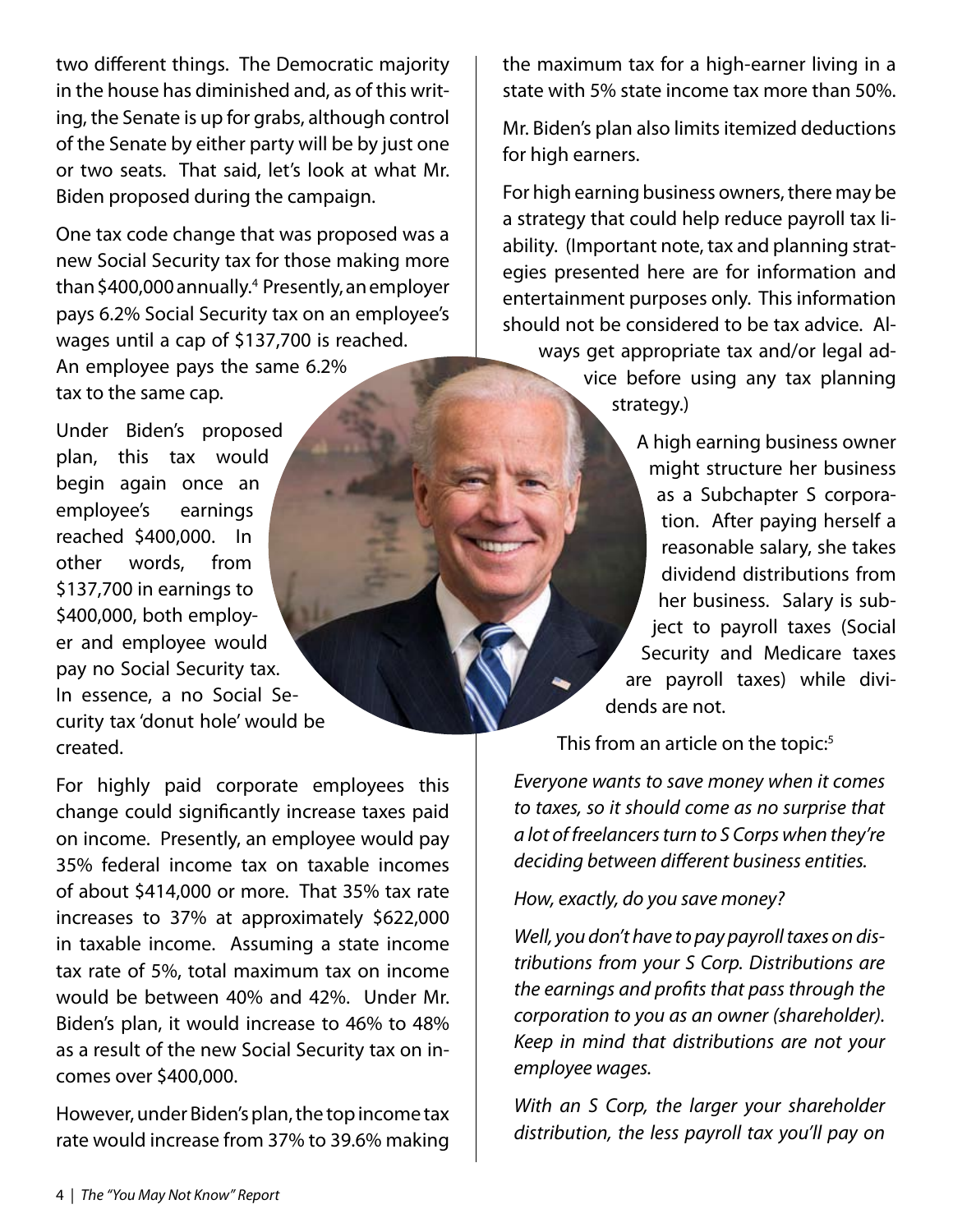## *your business profits. Nice, right?*

*Let's do an example:*

*Let's say that Mel runs a Bitcoin mining business and earns \$100,000 in profit this year. As a sole proprietorship, he'll pay payroll taxes on his entire profit.*

*But let's say he operates his business as an S Corp and pays himself a salary of \$50,000 while taking \$50,000 as a shareholder distribution. In this scenario, he'll only pay payroll tax on his \$50,000 salary. And that means he saves thousands in payroll taxes each year!*

*This sounds amazing! But why would I want to take an employee salary? Can't I just pay myself in distributions?*

*Not really. While you wouldn't owe any Social Security and Medicare taxes, you would be breaking a major rule about S Corps.*

## *A reasonable salary is a must*

*The IRS requires S Corp shareholder-employees to pay themselves a reasonable employee salary, which means at least what other businesses pay for similar services.*

*And if the IRS finds out that you tried to evade payroll taxes by disguising employee salary as corporate distributions, bad things can happen. Basically, the IRS can recharacterize your distributions as salary and require payment of back payroll taxes and penalties. These can include payroll tax penalties of up to 100%, plus negligence penalties.* 

Biden's tax plan would also eliminate the ability for real estate investors to do a 1031 exchange. A 1031 exchange allows a real estate investor to exchange one piece of property for another and defer capital gains taxes by allowing the cost basis in the first property to be transferred to another.

Other provisions of a potential Biden tax plan:

- Higher capital gains tax rates for many taxpayers
- Higher dividend tax rate for many taxpayers
- Higher corporate taxes

I would offer a couple thoughts for your consideration.

One, if you've been considering doing Roth IRA conversions, now may be a good time to look at this strategy very closely. For some taxpayers, it may make sense to convert traditional retirement accounts to Roth IRA accounts that are tax free once taxes are paid on the conversion.

Two, if you're thinking about selling real estate or appreciated assets, the current market and current tax rates may mean that it makes sense to consider such a move sooner rather than later.

Here is the reality of ANY new tax plan proposed by ANY politician or group of politicians – the fiscal problems of the United States are too large to be solved by raising taxes.

I thought I would walk you through the math.

According to "The Tax Foundation", Biden's plan would raise \$3.3 trillion in additional tax revenue over the next ten years.<sup>6</sup>

The United States finished the most recent fiscal year with a deficit of \$3.132 trillion.<sup>7</sup> That means Mr. Biden's plan, if adopted, raises enough tax revenue over a ten-year time frame to cover one year's operating deficit.

The only way this plan begins to solve the fiscal issues facing the country would be to IM-MEDIATELY balance the federal budget. I am not aware of ANY political candidate, including Mr. Biden, who is discussing this very important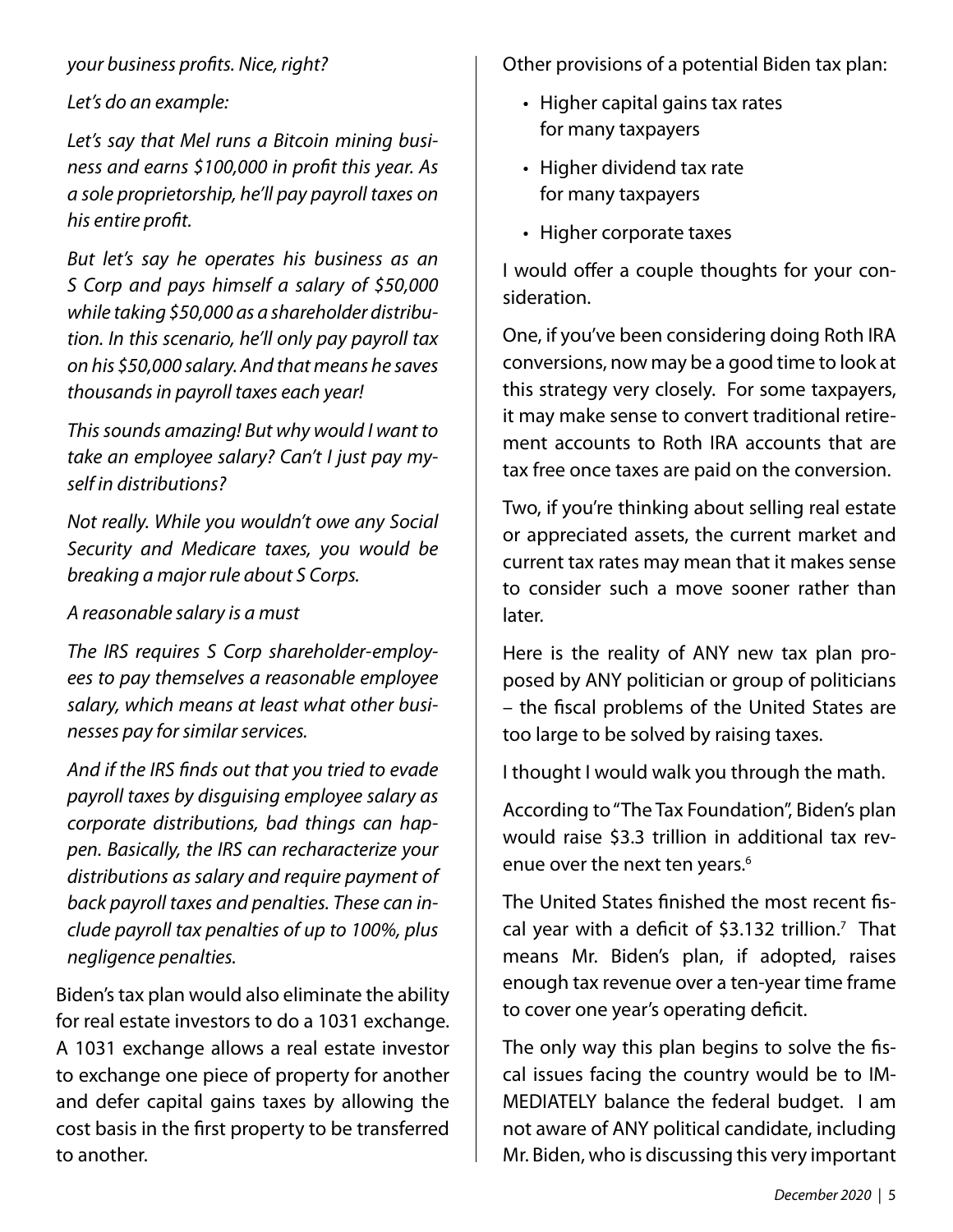issue. Instead, I am hearing about new federal programs like student loan forgiveness and a green new deal that will increase government spending and keep the US Government operating with huge deficits.

How will these deficits be funded?

You know the answer.



## **Federal Reserve Policy**

I have long been warning of the impact of monster levels of money creation by the Federal Reserve. History teaches us that putting private bankers in charge of monetary policy never ends well.

If you're a banker, the current central banking system is a great deal. You create money out of thin air, you loan it out, get it back with interest.

Savers, investors and the middle and lower classes suffer as a result of this policy. Savers and investors can't get a decent yield on their investments safely and wages don't keep pace with the real rate of inflation.

Government bureaucrats manipulate the reported inflation rate using methodologies like substitution, hedonics and weighting. Going into calendar year 2021, the official, reported inflation rate is 1.3%. If you're Social Security recipient, that's the cost of living adjustment that you will receive.

Anyone who buys everyday essentials knows that the actual rate of inflation is much higher than the reported rate.

Recent radio guest, Ed Butowsky, explained. Ed is the creator of The Chapwood Index, a private inflation measure. The Chapwood Index measures the real inflation rate logically. The Index has a team of volunteers in 50 different metropolitan areas in the US. Every 6 months, team members go out and price check 500 items that everyday Americans buy; items like movie tickets, oil changes, food items, take out pizzas and haircuts.

Depending on the part of the country in which one lives, this exercise concludes that the real inflation rate is closer to 8% to 13 % annually.

For purposes of this discussion, let's use 10% as an average round number. If the real annual inflation rate is 10% and a Social Security recipient gets a cost of living adjustment of 1.3%, that's a disparity of more than 8%. Let's look at the impact of that difference over time.

Say a visit to the doctor is \$100. If it increases in cost at an annual rate of 10%, in just ten years, the doctor visit will cost \$259. Assuming the doctor's patient collects Social Security of \$2,000 per month and sees an annual increase in benefits over ten years of 2%, at the end of the same ten year time frame, the patient's income from Social Security will be \$2,438.

To summarize, at the beginning of the ten-year time frame, the doctor visit consumed 5% of monthly income from Social Security. At the end of the ten-year time frame, the doctor's visit consumes between 10% and 11% of Social Security monthly income.

The same discussion could take place when examining the pay of a worker. According to the Social Security Administration's own data,<sup>7</sup>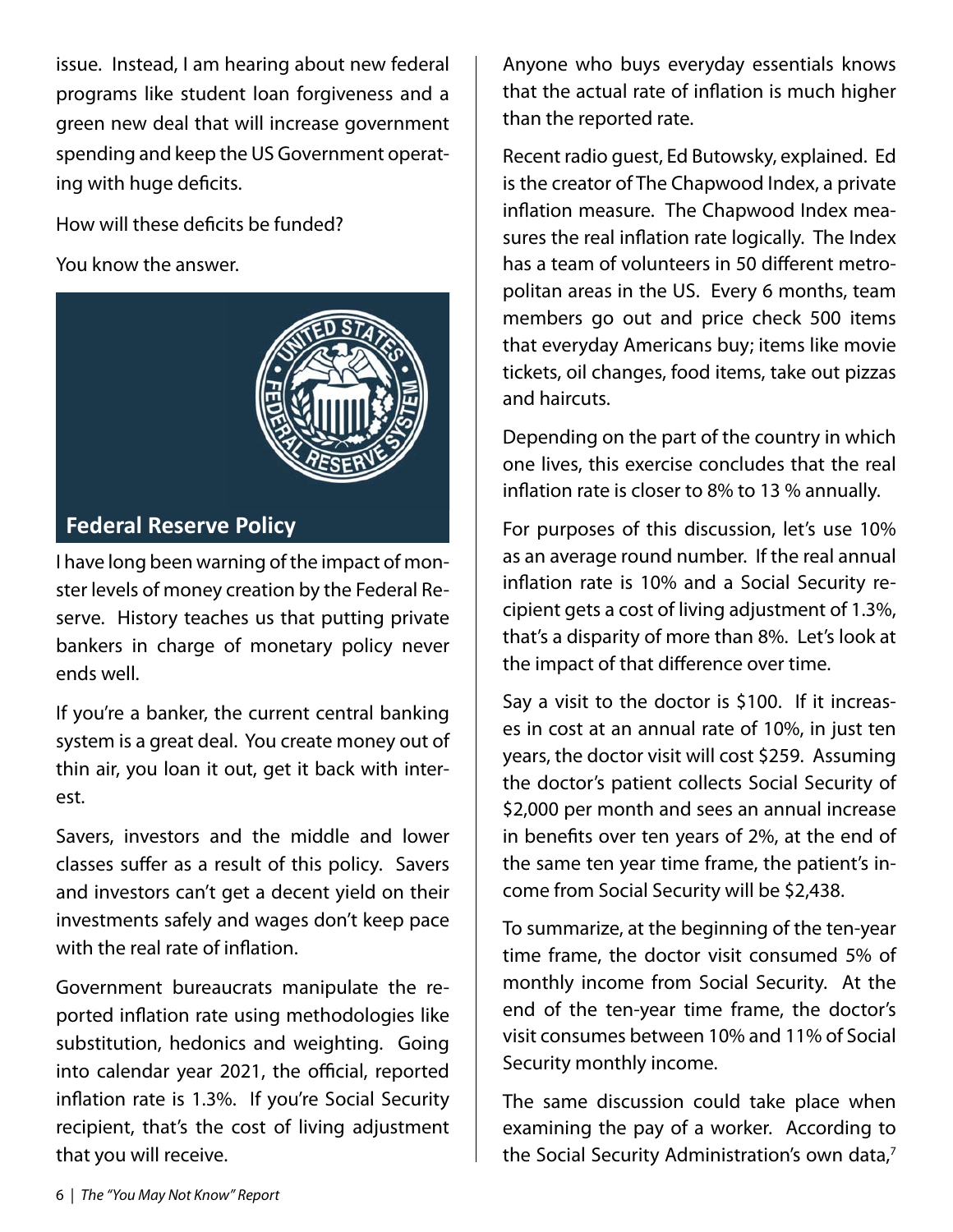median net income in the United States in 2019 was \$34,248.45. Ten years prior in 2010, median net income was \$26,363.55. That's an annual increase in median annual income of just under 3%.

When comparing that level of increase in wages to the real inflation rate as measured by The Chapwood Index, one discovers a similar, significant decline in real purchasing power.

These examples make the point that it is monetary policies put forth by the private central bankers that are largely responsible for the wealth gap. The ongoing social unrest mentioned previously has, at least in some part, come about because of this wealth gap.

In the words of past radio program guest, Gerald Celente, "when people have nothing left to lose, they lose it."

Now, as we move into 2021, ironically, the same private central bankers who have expanded the fiat money supply by 65% in 2020 are talking out of both sides of their mouth.

On the one hand, the Fed has very clearly signaled to congress that it will support more stimulus. What that means in plain English is that if congress wants to spend it, the Fed will print it.

On the other hand, the Fed is now warning about the dangers of excess money creation. The Fed's message seems to change based on the audience.

"Forbes" reported<sup>9</sup> (as well as many other me-

dia) that Federal Reserve Chair Jerome Powell openly stated that more stimulus is needed. Here is a bit from the article explaining Powell's rationale for more stimulus (emphasis added):

*…..unlike the lending tools the Fed has to prop up markets, direct spending from Congress can be used to target specific groups that need income assistance during the crisis, Powell said during a virtual event for the Bay Area Council Business Hall of Fame.*

*During a press briefing earlier this month, Powell said that for some Americans, "direct fiscal support" is a much better option that a loan backed by the Fed that the borrower may have trouble repaying.*

> You read that correctly. The Federal Reserve Chairman is openly advocating for 'helicopter money' that would go directly from the printing press to the Americans that congress deems worthy.

Yet, at the same time, some members of the Federal Reserve Board are signaling that this mammoth level of money creation will have to stop (see Herbert Stein quote above). This from "Zero Hedge:<sup>10</sup>

*Now, central bankers - dumb career academics as some of them may be - are not all idiots, and they clearly understand that what they are doing is merely buying time while in the process making a massive bubble even bigger, so much so that when the next crash comes, it could mean the end of fiat currency and western capitalism as we know it, especially if cen-*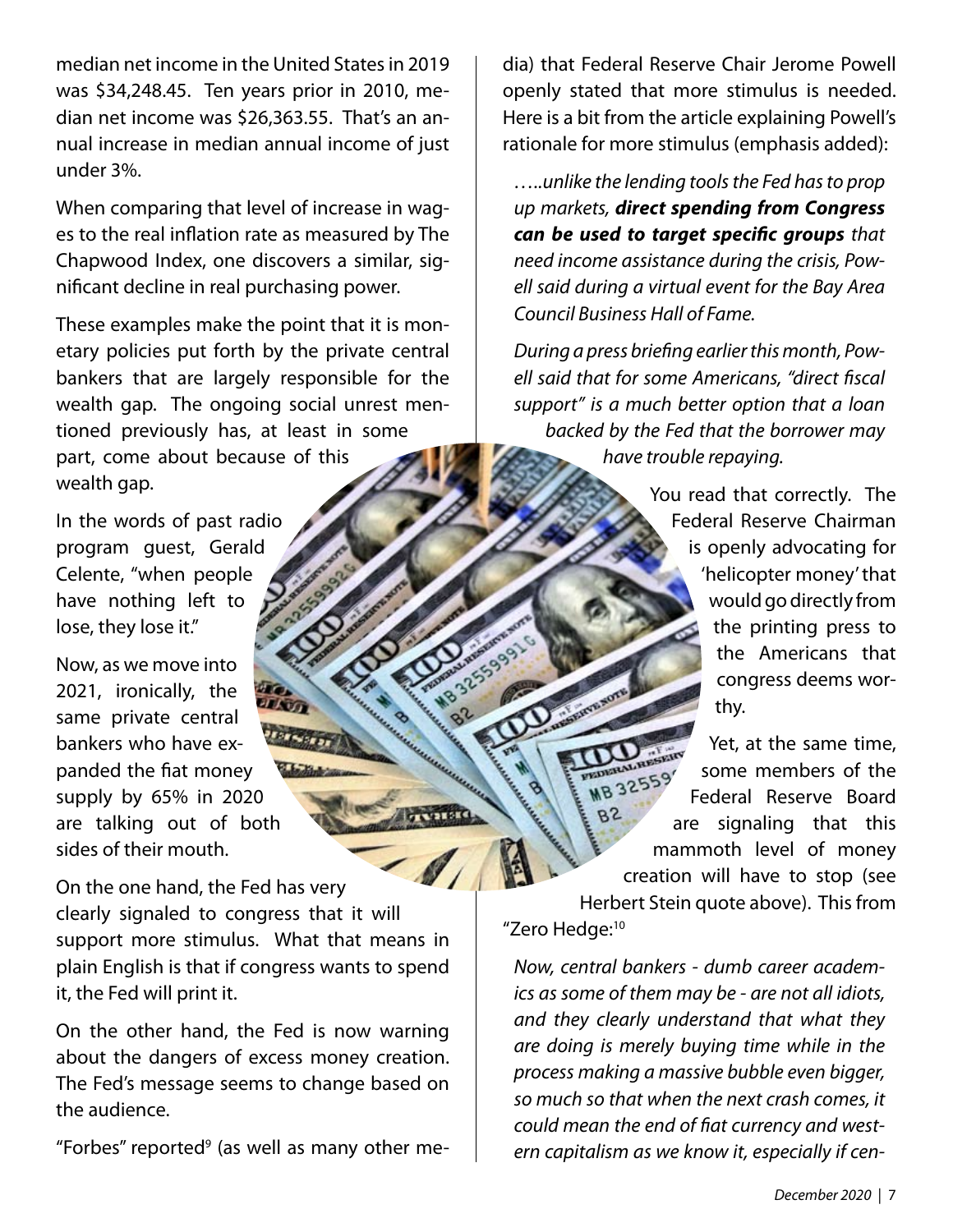*tral banks lose what little credibility they have.*

*It may also explain why, amid the generally cheerful commentary in today's FOMC Minutes, according to which FOMC "participants saw the ongoing careful consideration of potential next steps for enhancing the Committee's guidance for its asset purchases as appropriate", there were two distinct warnings that the Fed's \$120BN in monthly QE could lead to catastrophic consequences.*

*Of course, the Fed would never use alarmist language like that. Instead what the minutes did say was subdued, but just as alarming, to wit:*

- *Several participants noted the possibility • that there may be limits to the amount of additional accommodation that could be provided through increases in the Federal Reserve's asset holdings in light of the low level of longer-term yields, and they expressed concerns that a significant expansion in asset holdings could have unintended consequences.*
- *A few participants expressed concern • that maintaining the current pace of agency MBS purchases could contribute to potential valuation pressures in housing markets.*

*What this means translated into simple English, is that the Fed itself is starting to have doubts that its shotgun approach of stimulating the markets, or rather "the economy" as they call it, may be reaching its limits and that the next major expansion in QE could have "unintended consequences", i.e., a market crash. And just as bad, they also concede that just the current \$40BN in MBS purchases could lead to another repeat of the housing bubble of 2006/2007... and its inevitable bursting.*

The Fed has put itself into a tough place. If it stops the easy money policies, a crash will likely follow. That crash could and likely would affect stocks, bonds and housing. The alternative is to continue to print money which will cause its own set of problems down the road. As the "Zero Hedge" piece points out, should money printing continue, the next crash could threaten the very existence of fiat currencies.

I expect that the printing will continue. I reach this conclusion for one straightforward reason – in the eyes of a central banker a crash later is better than a crash now.

As I have been discussing for a long time, owning tangible assets in a portfolio makes sense moving ahead. For many investors, this means precious metals. While the amount of metals that is advisable to own varies according to the personal financial situation of each person, up to 20% of one's portfolio in precious metals may make sense.

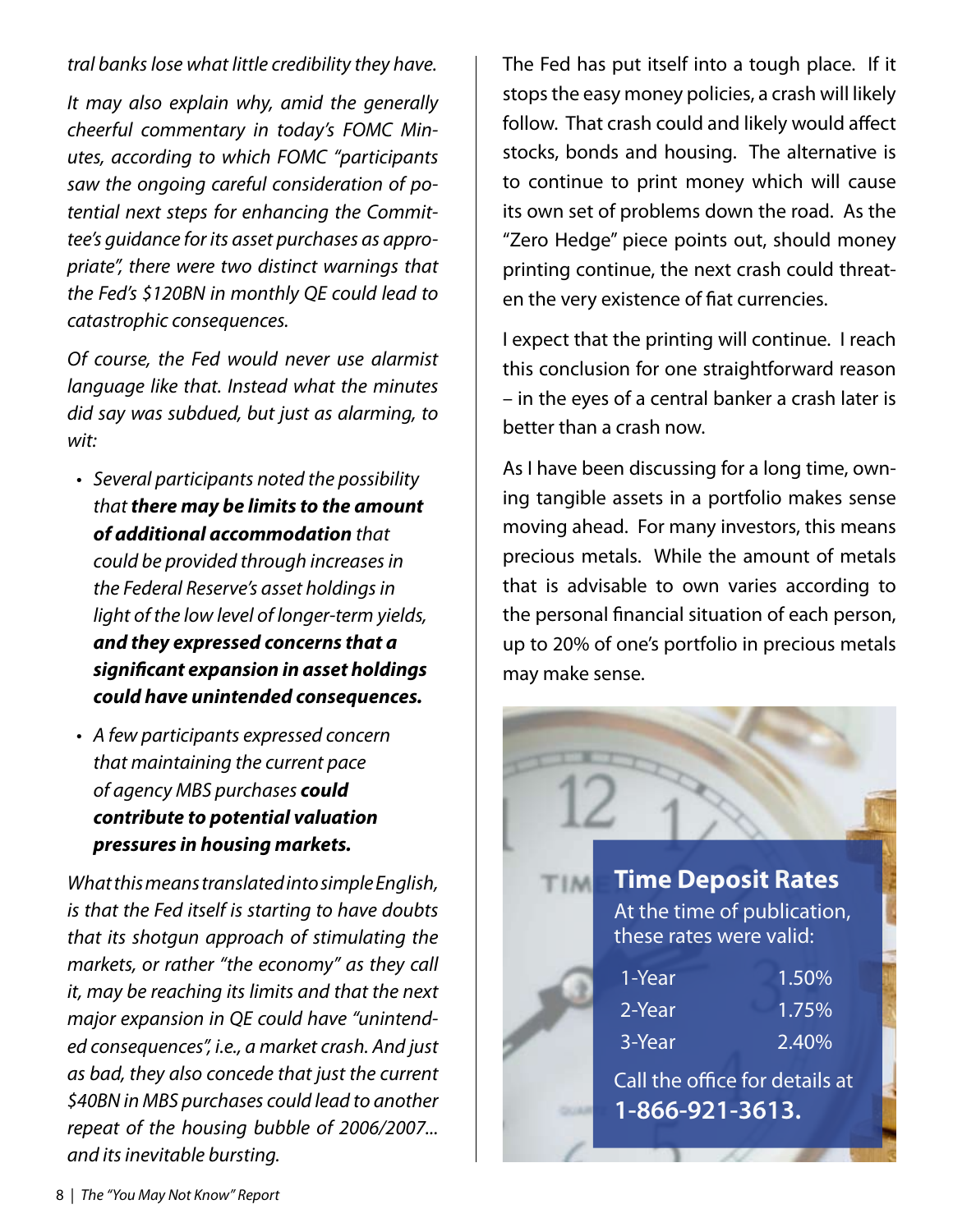

Based on my study of history, never before has  $\parallel$  at how asset classes may perform in 2021. monetary policy been so extreme. While money creation has occurred many times over the course of history, this is the first time that every currency in the world has been a fiat currency, meaning there is not one currency in the world backed by something tangible like gold or silver as has been the case through most of history.

Because central banks can now create money at will and because there is a seemingly rabid interest in more massive government spending programs, I expect that the warning issued by Thomas Jefferson will now come to pass. This is what Mr. Jefferson said:

*"If the American people ever allow private banks to control the issue of their currency, first by inflation then by deflation, the banks and corporations that will grow up around them will deprive the people of all property until their children wake up homeless on the very continent their fathers conquered."*

Since we've ignored these sage words from Mr. Jefferson it now seems that his prediction is playing out in real time.

Massive money creation, as we've discussed, will have to lead to price inflation which will trigger a move by the populace to tangible assets.

Once the inflation subsides, deflation, as Mr.

Jefferson suggested, will have to kick in.

Inflation happens when money is printed. Money is printed when debt levels are unsustainable and too large to be paid with honest money. Inflation eventually destroys a currency. A currency reset occurs at which point debt is redenominated. Massive debt levels are deflationary.

With this inevitability in mind, let's briefly look



I expect that commercial real estate will continue to perform poorly. Lockdown responses to coronavirus have destroyed many businesses that will never reopen, and other businesses have now gone to operating 100% remotely. These factors will likely make commercial real estate underperform.

Residential real estate in some areas may continue to perform reasonably well in the shortterm due to the literal exodus now taking place from big cities. Urban residential real estate will probably underperform while rural and suburban real estate may do well near-term. It is my view, that barring direct government or Fed intervention in the residential real estate market, that we are close to the peak in residential real estate as well.

Two of the driving forces behind the residential real estate boom in 2020 in addition to the migration from urban to rural were low down payment requirements and record low interest rates.

"Bloomberg" reported that the median down payment for a single-family home is \$20,775 in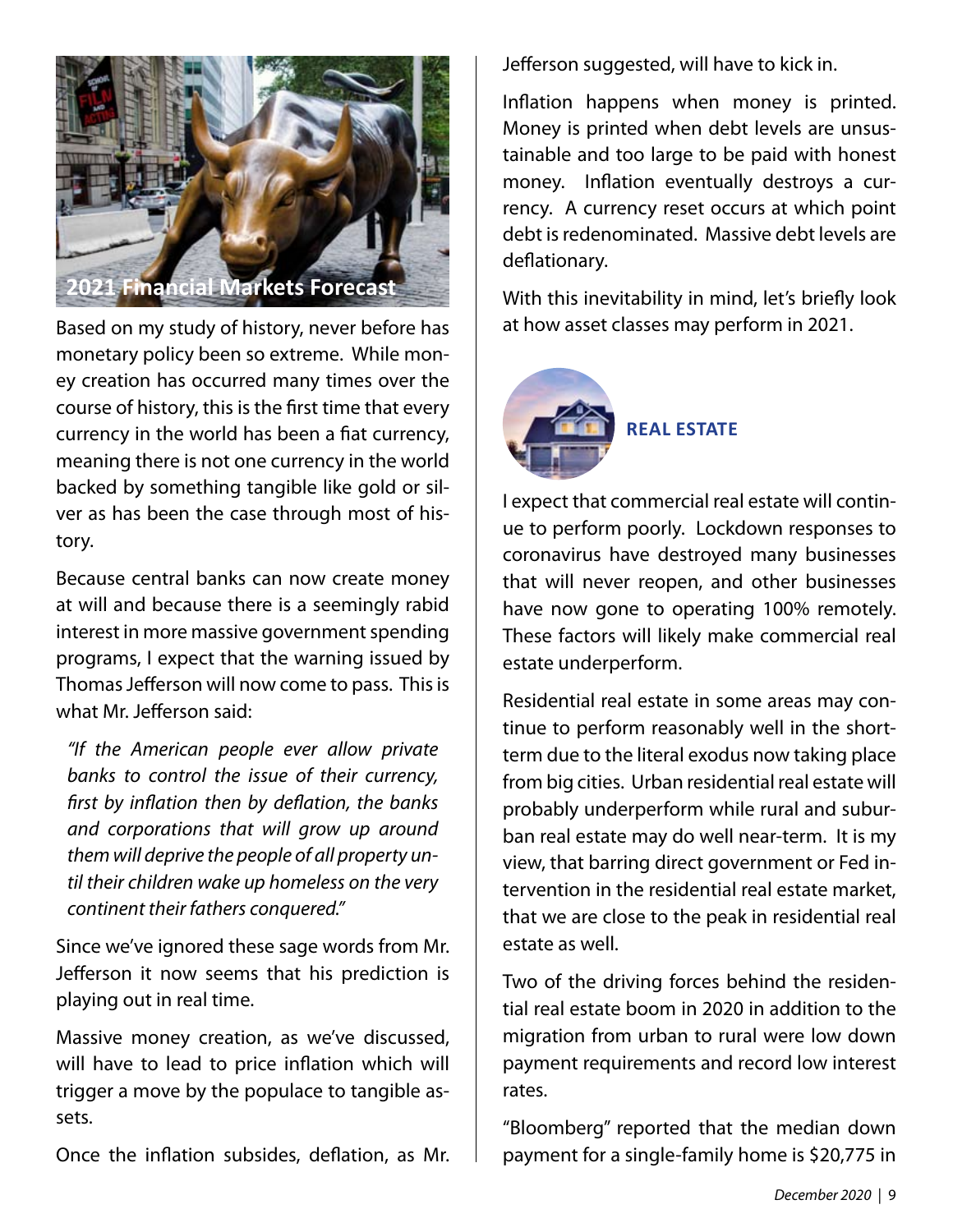the third quarter of 2020.<sup>11</sup> That's a 69% increase from the median downpayment of \$12,325 just one year ago. That level of down payment is the most in two decades as seen on the chart.

#### **Homebuyers Pony Up**

Median mortgage down payment for U.S. single-family home and condo purchases in 3Q hits highest level since at least 2000.



The increased down payment is reflective of lenders tightening lending standards and becoming more conservative in light of current economic conditions.

By the end of 2021, we expect that real estate will have peaked if it has not already peaked. Some of the proposed tax changes mentioned previously in this publication if enacted, will also contribute to the decline in real estate prices in my view.



### **Stocks**

Stocks have been overvalued for some time. While stock prices have been increasing on a nominal basis with the Dow recently rallying to a new high over 30,000, in real terms, stock prices have declined.

Many long-term readers of "The You May Not Know Report" know that I like to track the Dow to Gold ratio. It's a simple ratio to calculate. One takes the value of the Dow Jones Industrial Average and divides by the price of gold per ounce.

This calculation shows the value of stocks when priced in gold. It's a useful calculation since the US Dollar is losing purchasing power due to money creation. It is this US Dollar devaluation that makes the US Dollar a bad metric to use when valuing stocks.

Going back twenty years to calendar year 2000, the Dow reached nearly 12,000. The price of gold at the time was about \$270 per ounce. Taking the value of the Dow and dividing by the price of gold per ounce, you find that the Dow to Gold ratio was about 44.

Today, with the Dow at 30,000 and the price of gold at about \$1,800 per ounce as of this writing, the Dow to Gold ratio stands at between 16 and 17.

Comparing the Dow to Gold ratio at those two points in time, one finds that it took 44 ounces of gold to buy the Dow in calendar year 2000 while today it takes only 17. Priced in gold, what has historically been 'real money', stocks are worth less than they were twenty years ago.



### **US Government Bonds**

I expect the Fed will continue to buy US Treasuries and keep interest rates suppressed. As discussed in this month's issue they have no choice unless they are willing to see a painful reset almost immediately. This could be slightly bullish for US Treasuries in the near term.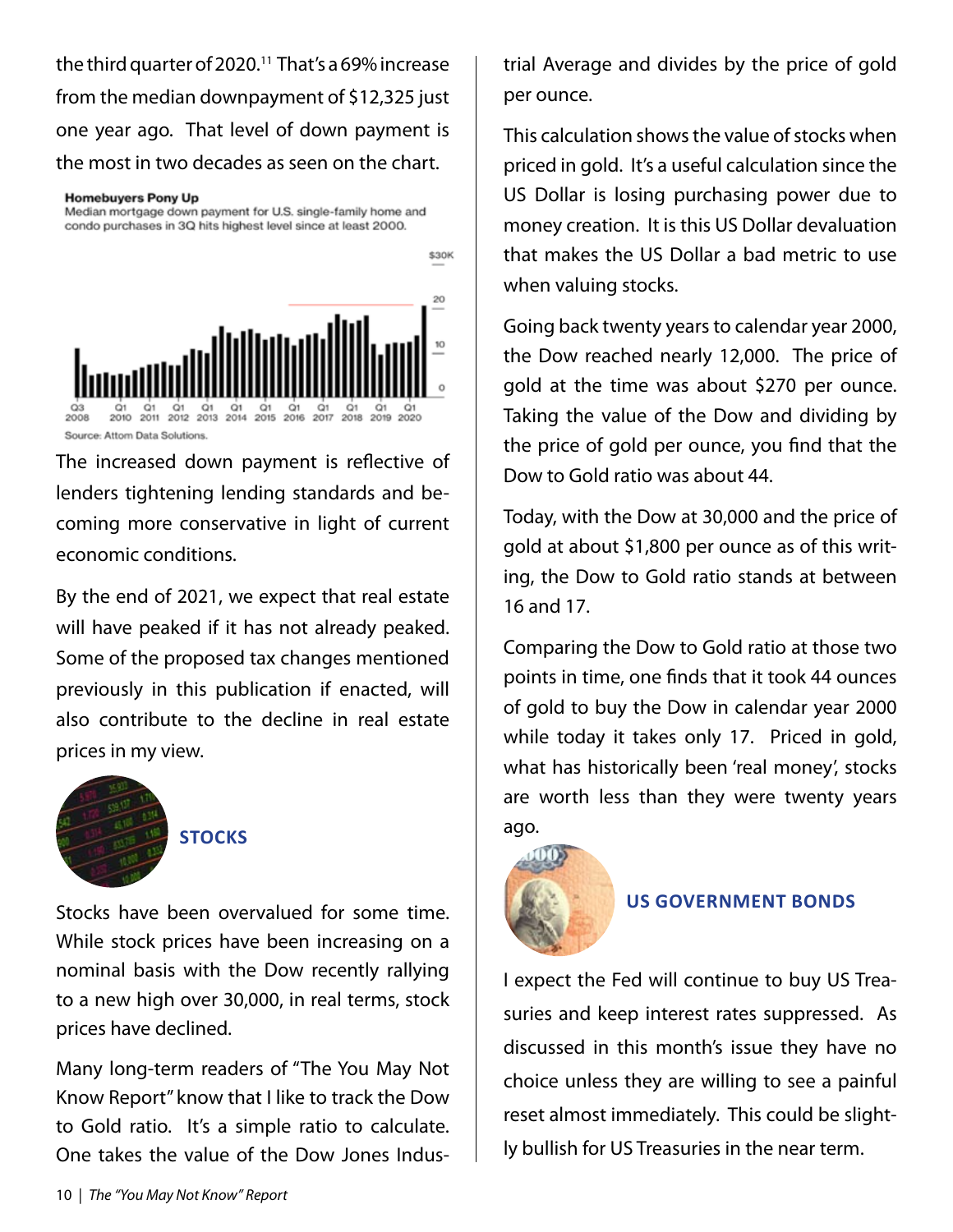## **FREE – Essential Reports Group**

As we move into 2021, we'd like to offer you a holiday gift. It's our Essential Reports group provided at no cost and no further, future obligation.

Your Essential Reports Group may show you:

- The best way to maximize your Social Security benefits even if you are already collecting Social Security
- How to reduce taxes on your IRA, 401(k) or other retirement account. As we discussed in this issue, as tax policy may dramatically change in the near future and become less favorable, taking steps now

to understand how to possibly minimize taxes has never been more important

What your current fee level is in your •portfolio and what your historical drawdown risk might be. Understanding this information may help you avoid participating in the next market crash

To prepare these reports for you, we need only get some generic, non-personal information from you. We never ask for personal information, nor should you ever share that information with anyone. To request your reports, visit **www.MyEssentialReports.com.**